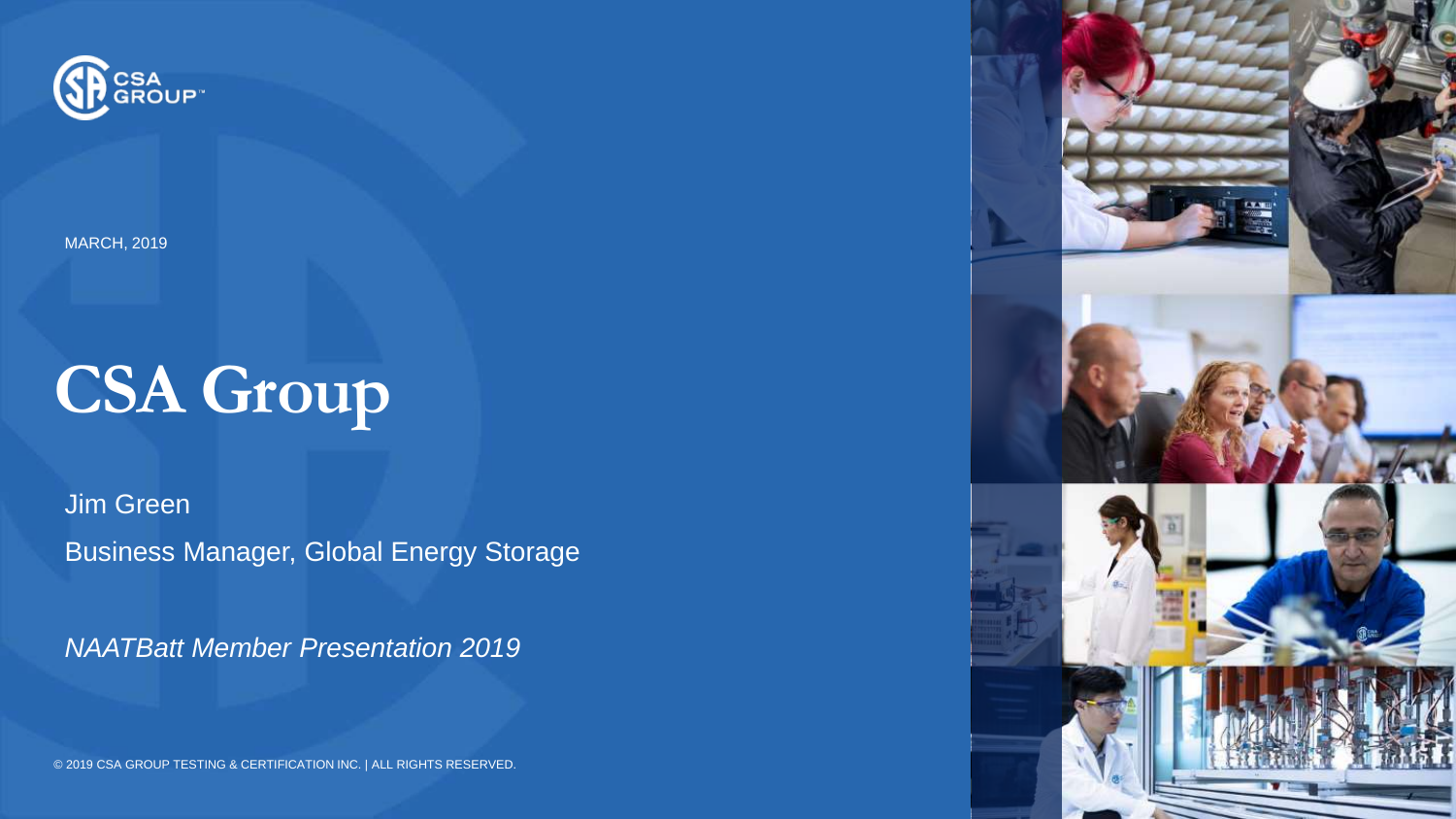#### FOCUSING ON THE FUTURE SINCE 1919 **100 Years of Heritage**

#### **Testing, Inspection, and Certification**



|                       | 2000             | $+2250$                                     | 39             | $+200$           |
|-----------------------|------------------|---------------------------------------------|----------------|------------------|
| <b>Business Units</b> | <b>Employees</b> | Accredited<br><b>Certification Programs</b> | <b>Offices</b> | <b>Countries</b> |

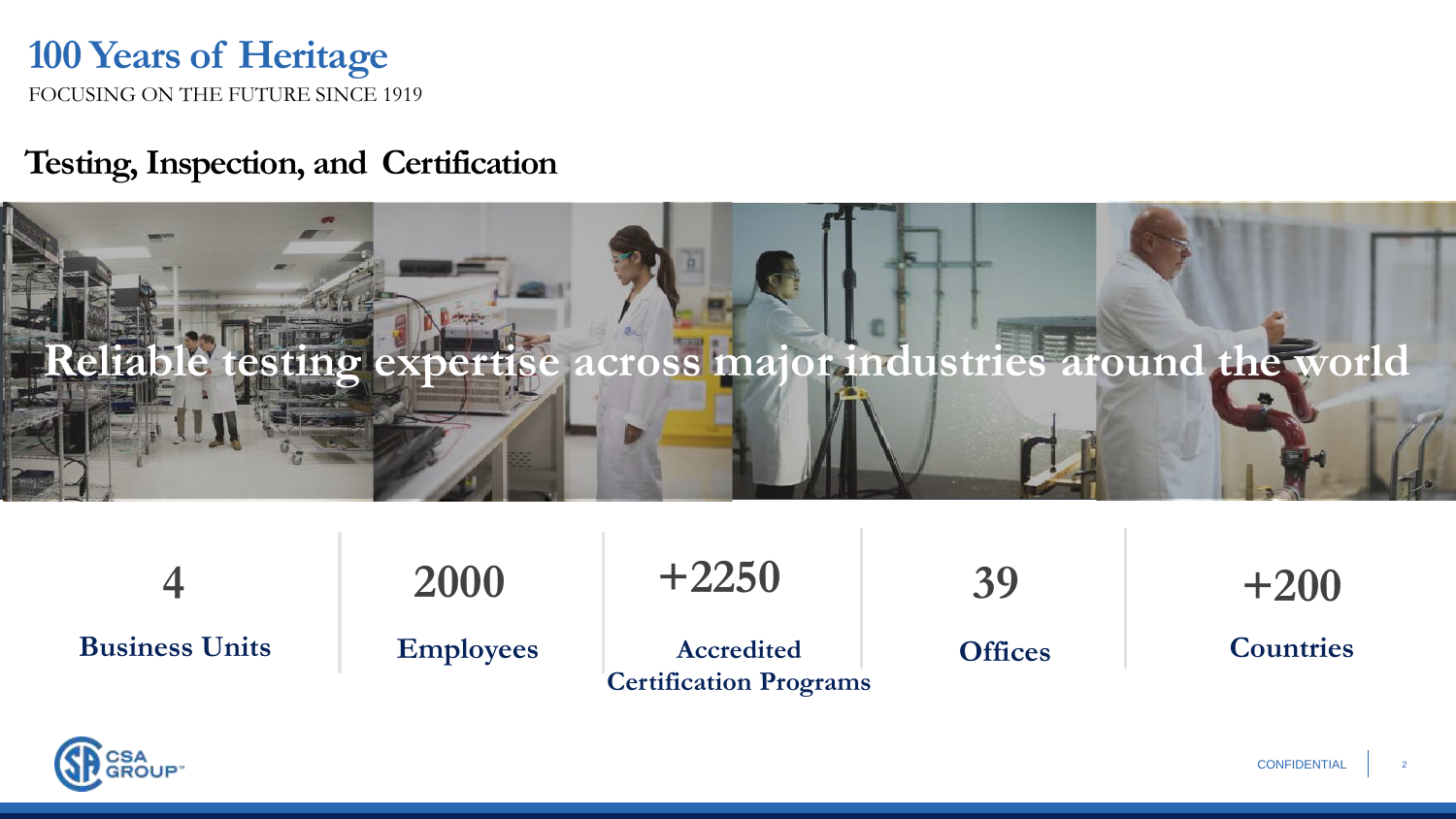## **Our Services Stack**

CREATING SOLUTIONS THAT ENABLE YOUR BUSINESS



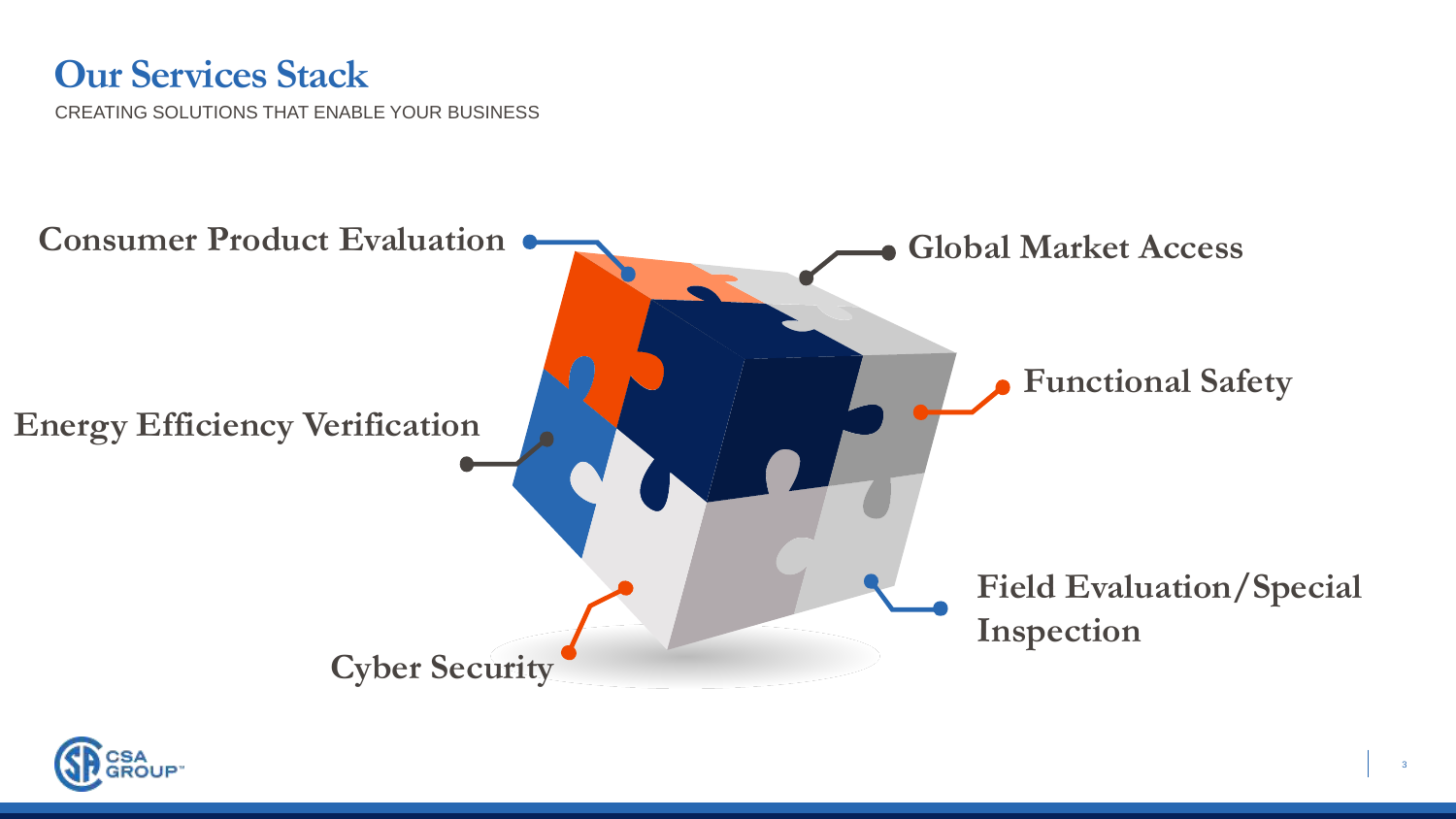# **Certification Marks and Labels**

CSA Group certification marks are recognized throughout the world on many common household items, as well as commercial equipment. Some examples shown below:



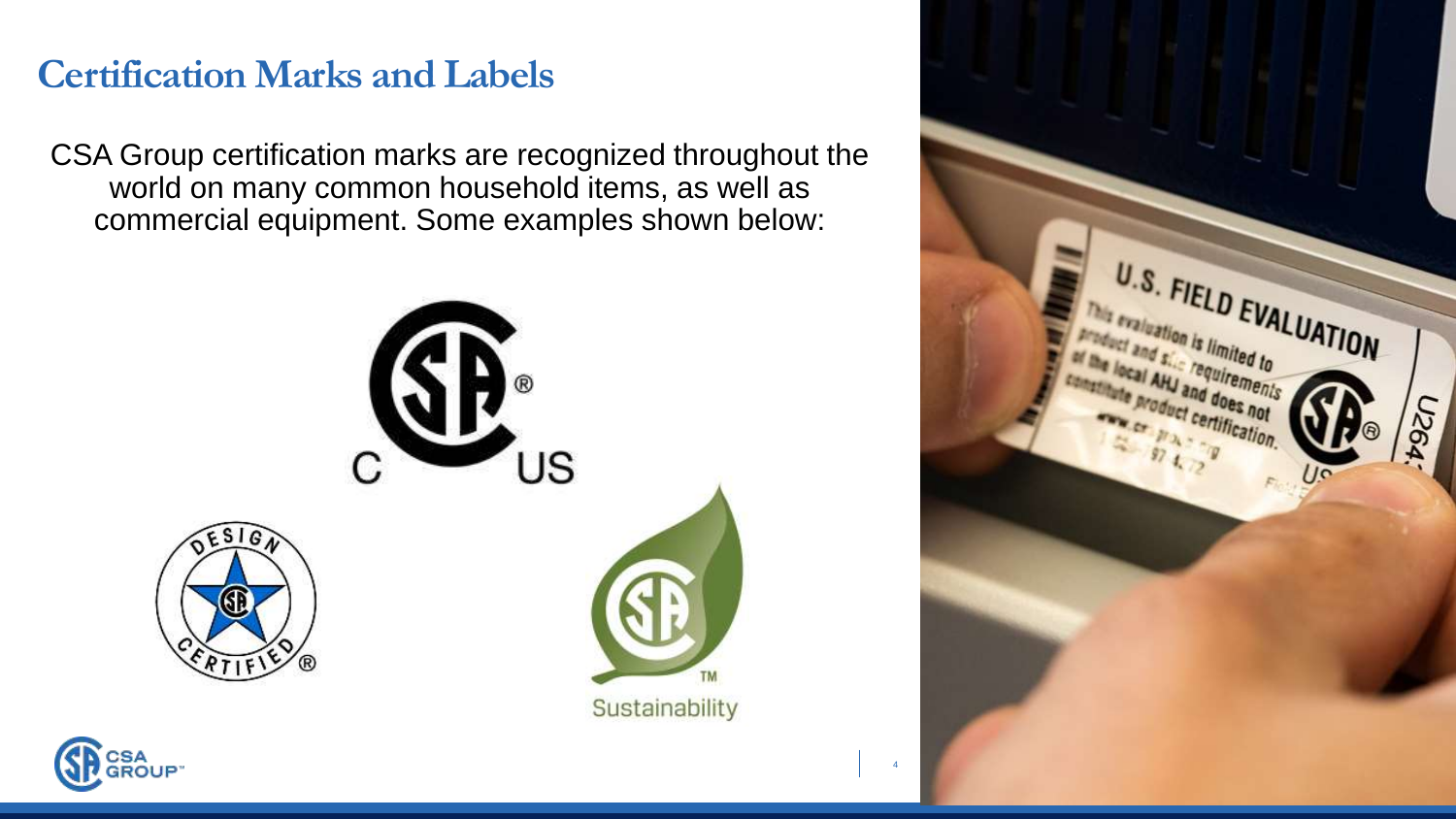# **Responsibility for the Safety of ESS is Shared**

- ESS are commonly a complicated integration of components from multiple organizations, often assembled on site
- Compliance can involve certification and field evaluation



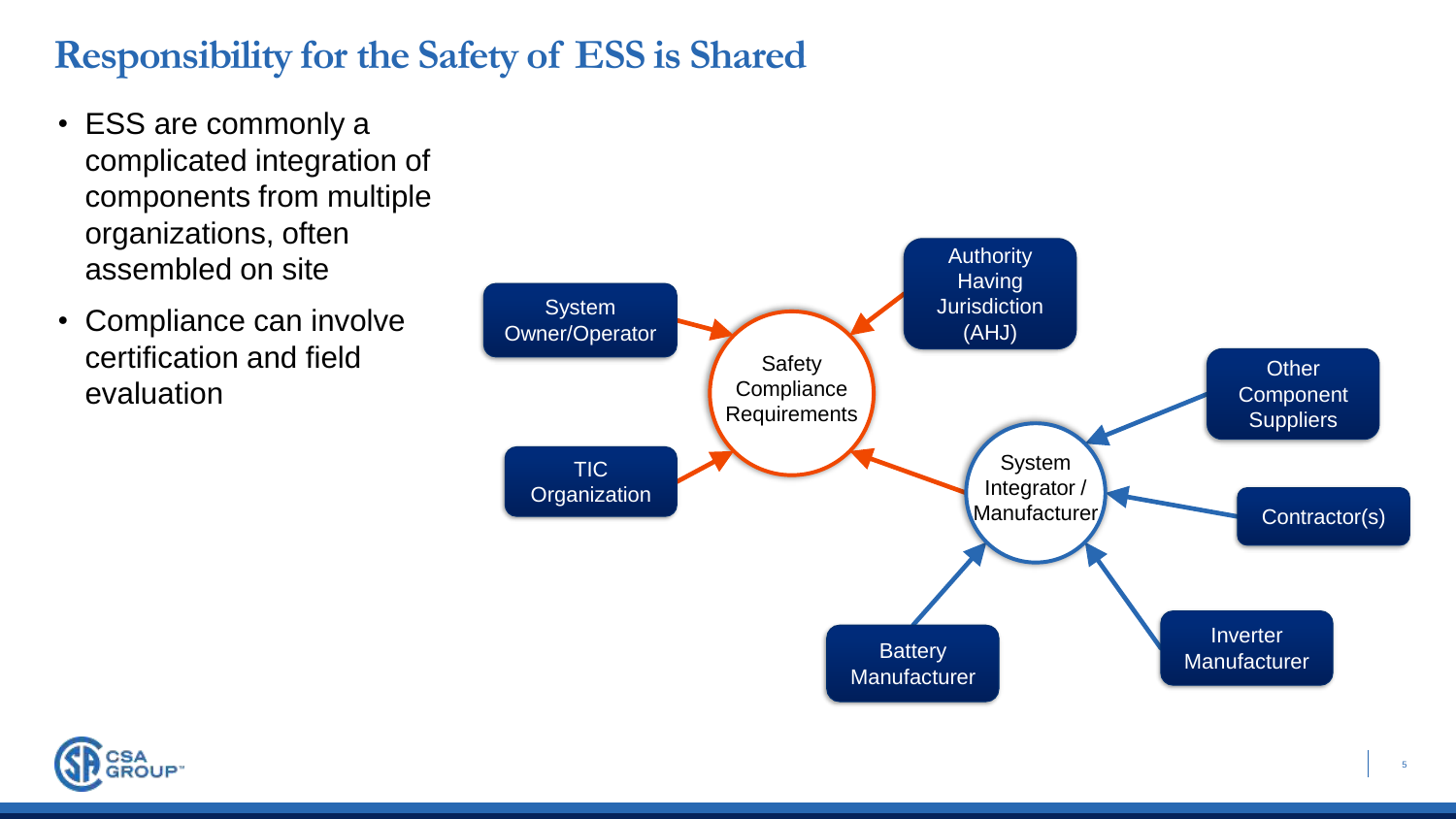# **Requirements and challenges for ES compliance See CSA Group for:**

#### • **Component and sub-system certification**

- **Ensure all critical components meet their respective standards**
- Major components include battery (UL 1973) and inverter (UL 1741)

#### • **Safety analysis**

Detailed analysis, typically Failure Mode and Effects Analysis (FMEA) is required to determine fault conditions & functional safety requirements

### • **Functional safety (FS)**

Review of software and electronics/controls is required when they provide primary safety for the system

#### • **System certification**

- **UL 9540 now encompasses the entire ES system**
- UL 9540A required to satisfy fire testing requirements for NFPA 855

#### • **Field evaluation**

Final inspection in the field may be required to confirm that the system meets installation requirements and codes

- **UL 1973**
- **UL 9540**
- **UL 9540A**
- **Component Standards**
	- Enclosure UL 50E, CAN/CSA-C22.2 No. 60529
	- Inverter C22.2 No. 107.1; UL 1741; IEEE 1547
	- Functional Safety UL 991, 1998; IEC 61508
- **Field evaluation**
- **Cybersecurity**

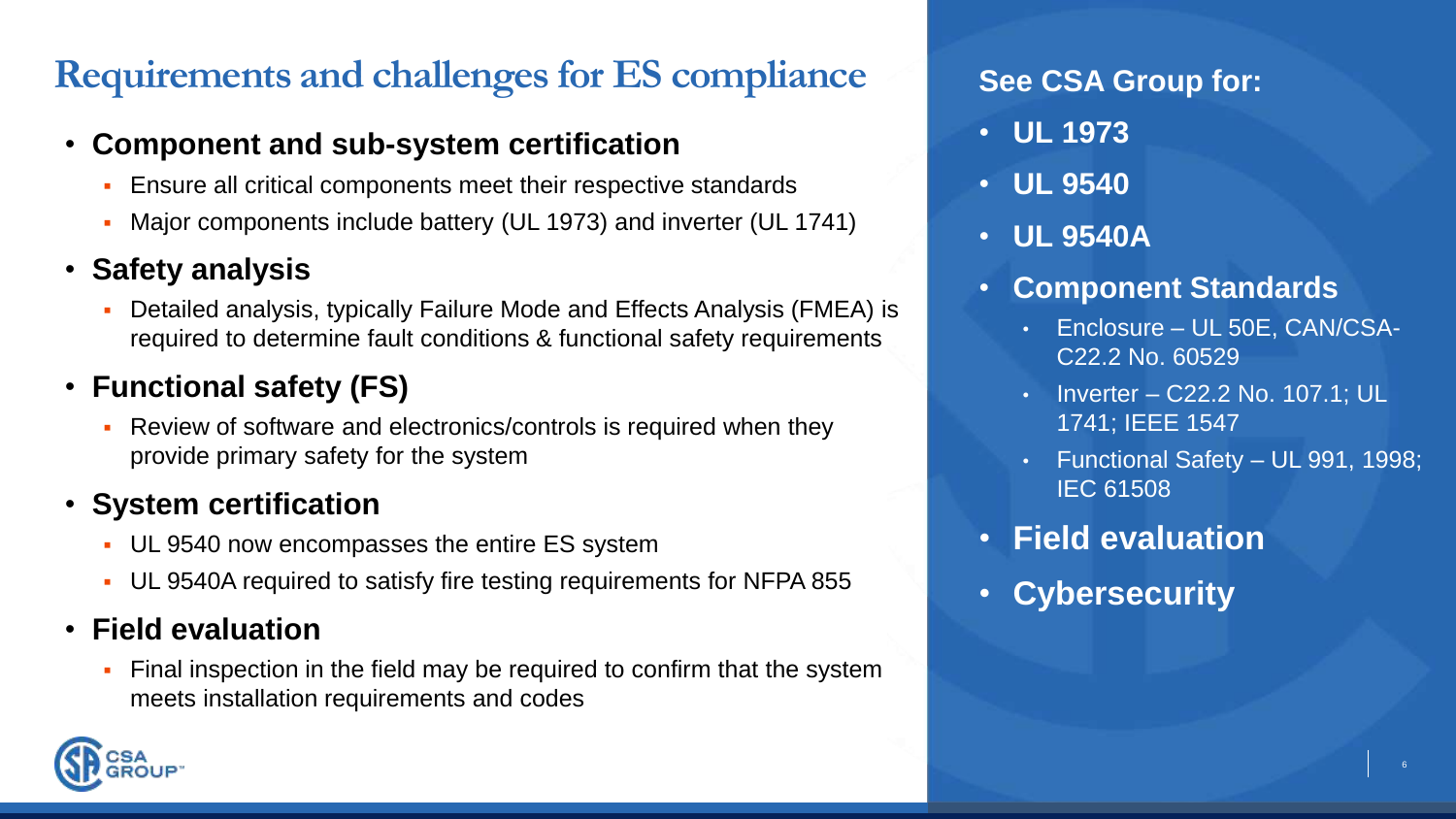# **C22.2 No. 340 – Battery Management System Standard**

- Scope
	- Design, performance, and safety of battery management systems.
	- Battery management systems in all applications including:
		- − Stationary batteries
		- − Batteries used to power mobility applications
		- − Appliances and machinery used in consumer/residential, commercial, and industrial settings.
- Status
	- Seed document under development under CSA Group guidance
	- Sub-committee of industry participants
- Next steps and timeline
	- Seed document submitted to full committee in Spring 2019
	- Draft for public review in late 2019



7